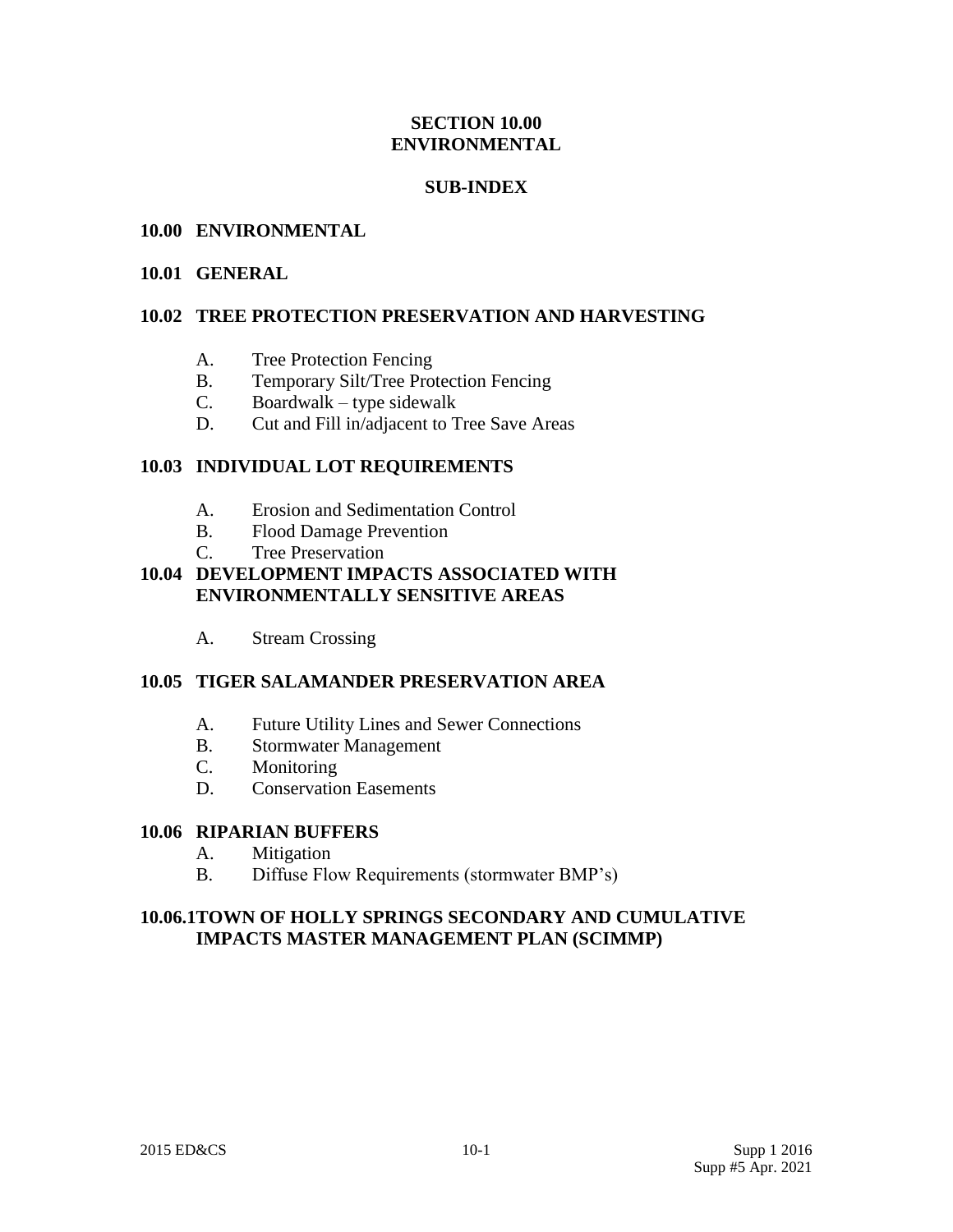#### **10.0 ENVIRONMENTAL**

#### **10.01 GENERAL**

This chapter contains standards, specifications, techniques and devices required to preserve the natural function of the environment, and for the purpose of insuring compliance with the Town's Sedimentation & Erosion Control Ordinance, Flood Damage Prevention Ordinance and other environmental ordinances, policies, and standards. These techniques and devices are the minimal acceptable for use in the Town of Holly Springs. The use of other techniques and devices is acceptable if adequate measures are provided by the alternative and prior approval is given by the Executive Director of Utilities and Infrastructure Services based on a review of specifications and details for the measure. The designer should also refer to Section 4.00 of these specifications for more Sedimentation & Erosion Control Standards.

#### **10.02 TREE PROTECTION PRESERVATION AND HARVESTING**

Tree protection and preservation is required whenever preservation or protection of existing vegetation is required per the Town's UDO and other ordinances, policies, etc. Fencing locations shall be shown on preliminary and construction drawings and may be modified in the field with approval of the Inspector.

Trees shall be protected by fencing installed the distance from the trunk of the tree that equals the diameter of the trunk of the tree divided by two and converted into feet or at the drip line of the tree branches; whichever is more stringent. Tree protection fencing shall be installed before any work is done on the site and inspected during the Certificate of Compliance Inspection.

Encroachment into buffer areas must be permitted by the Utilities and Infrastructure Services per Section 7.06, D., 4., e Environmental Buffer Areas of the Town of Holly Springs, Unified Development Ordinance and 2003 N.C. Sess. Law ch. 73, § 5.1.

A separate timbering plan is required for timbering that fits the criteria outlined in Section 9-5023 of the Town's Soil Erosion and Sediment Control, Stream and Wetlands Protection, Land Disturbance Ordinance.

#### **A. Tree Protection Fencing**

Standard tree protection fencing shall be used to protect any tree save area including riparian buffers, buffers required by the UDO, thoroughfare buffers, open space or areas designated by the Town's Engineering, Planning, or Parks and Recreation Departments. Fencing shall consist of high-visibility orange, UV-resistant high tensile strength poly barricade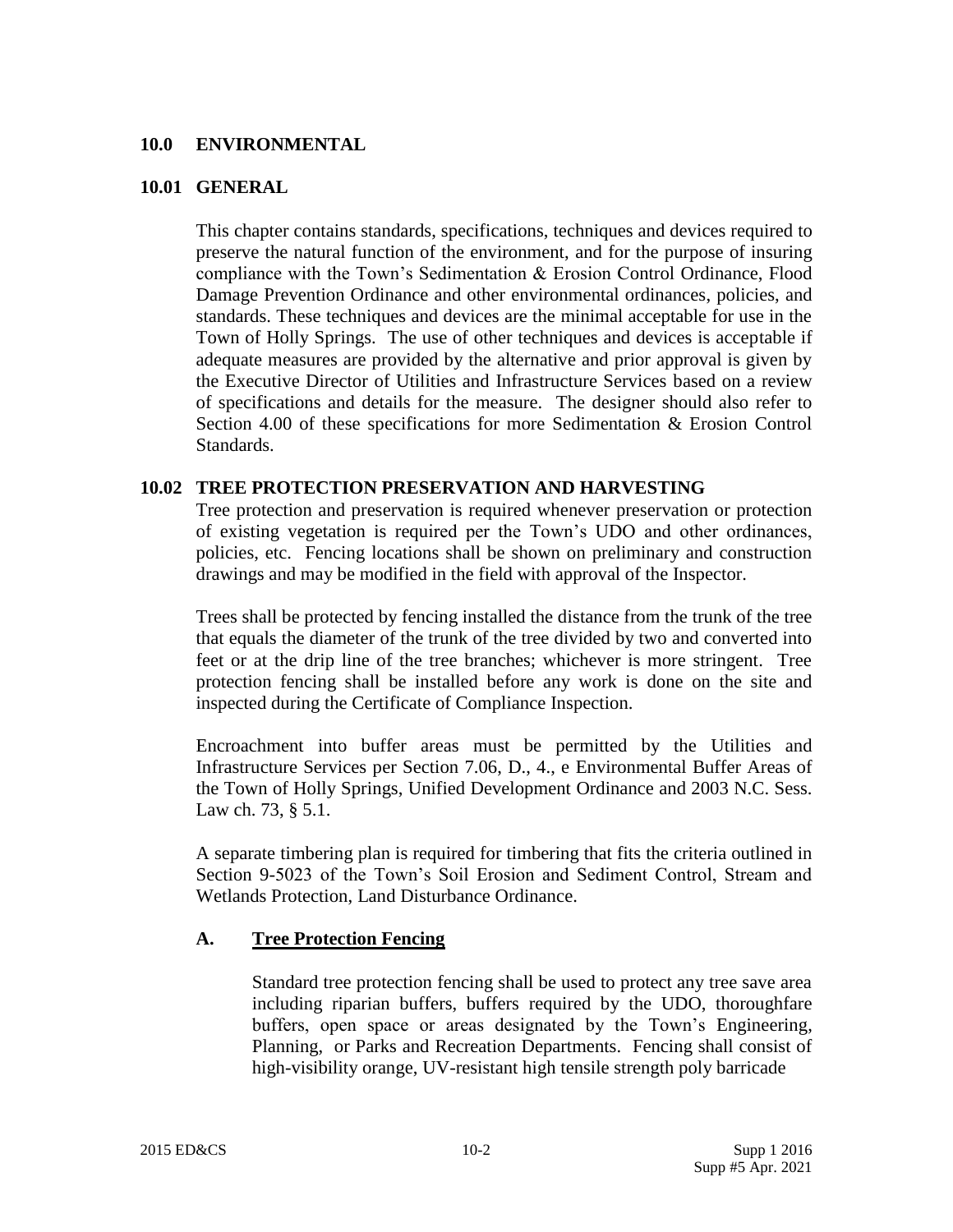fabric with 5' steel posts located at a maximum 8' spacing, with minimum 10 gauge line wires. Signage shall be required which states "TREE PROTECTION AREA DO NOT ENTER" along the fencing at 50 foot intervals (maximum), and shall be made out of a durable waterproof material with a minimum of 3" lettering spaced clearly legible in accordance with the standard detail and the approved erosion control plan.

#### **B. Boardwalk-type sidewalk**

Boardwalks shall be used adjacent or through tree save areas or riparian buffers in lieu of sidewalk or asphalt. These measures shall be in accordance with the standard detail.

### **C. Construction Operations in (or adjacent to) Tree Save Areas**

When construction operations (including but not limited to cut and fill) cannot be avoided in or near either tree save areas or the drip line of the tree, the following criteria shall be met:

- 1. A tree specialist shall be consulted prior to obtaining an approved timbering, erosion control, or grading plan or beginning operations of a plan is not required. Recommendations from the specialist may be established as conditions of plan approval.
- 2. No more than 2" of fill may be placed on the roots or around the trunk of a tree.
- 3. Cut slopes shall be no closer than 3 times the diameter of the tree, and shall not cause removal of more than 25% of the root zone surrounding the tree.
- 4. No heavy machinery shall be used within the drip line of the tree. Construction equipment shall be limited to small rubber-tired equipment and hand work.
- 5. Root pruning with instruction by an arborist is required prior to the installation of any permanent structures or excavation that encroaches into the root zone of a tree.
- 6. All denuded area around the tree must be covered by at least 3" of mulch within 10 days of completion of work around the tree.
- 7. A 2 (two) year warranty period may be required for all work done in (or adjacent to) a tree save area.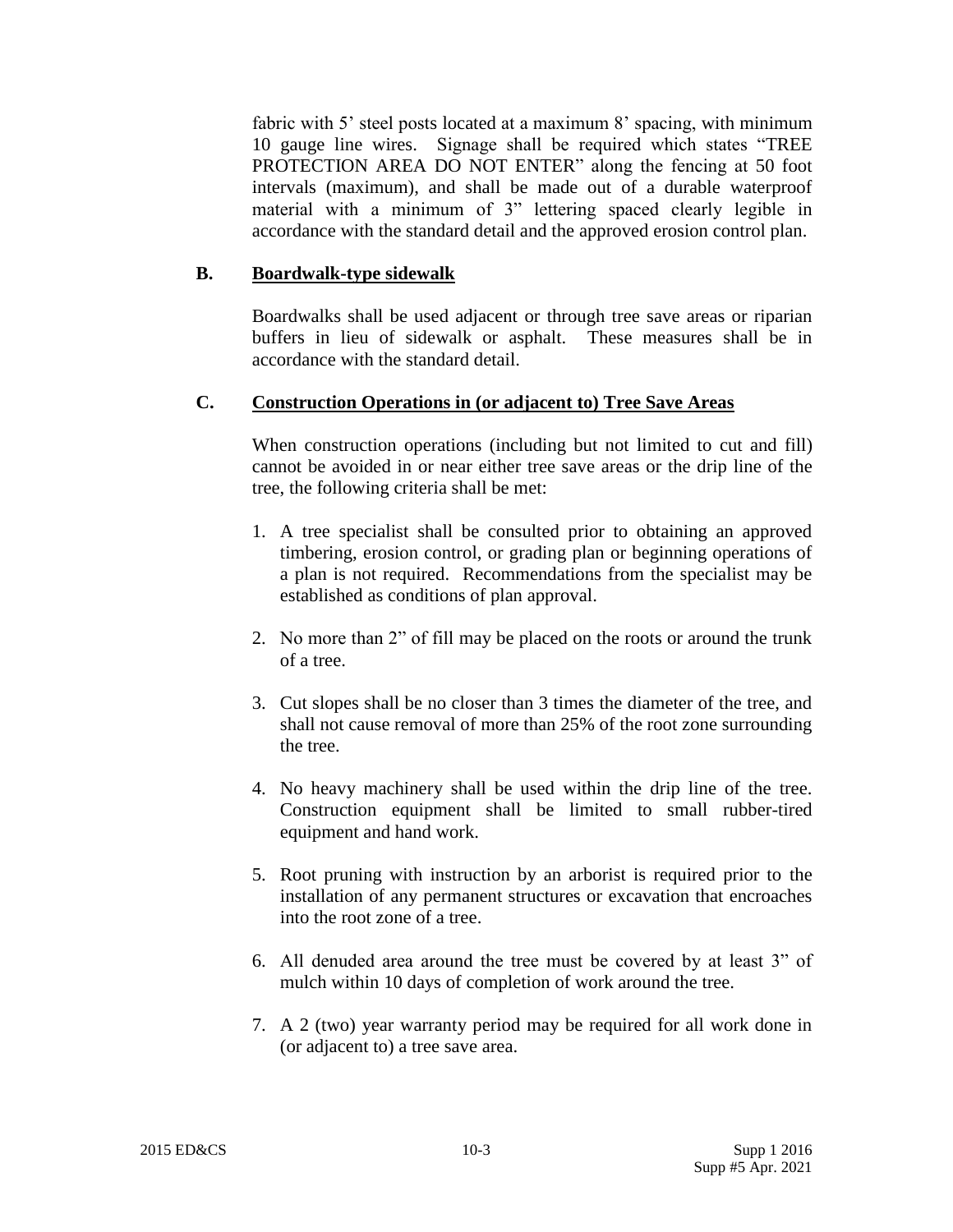### **10.03 INDIVIDUAL LOT REQUIREMENTS**

### **A. Erosion and Sedimentation Control**

Erosion and Sedimentation Control measures are required on lots that have an active construction in compliance with Section 4.09. Residential lot construction of 20,000 square feet or greater of disturbed area requires an Erosion Control Plan approval and a Environmental Devlopment Permit. The amount of disturbed area for residential lot construction is determined by the lot or lots that are to be constructed in a subdivision or phase of a subdivision. These lots do not have to be contiguous or being disturbed at the same time.

# **B. Flood Damage Prevention**

Individual lots shall be required to comply with the Town of Holly Springs Flood Damage Prevention Ordinance, ordinance number 06-08, Chapter 8, Article III of the Holly Springs NC, Code, and 10.02 of the Town of Holly Springs Development Procedures Manual, Building Permit Procedures.

### **C. Tree Preservation**

Tree preservation must take place on all lots with active construction in compliance with 10.02 of this section.

# **10.04 DEVELOPMENT IMPACTS IN ENVIRONMENTALLY SENSITIVE AREAS**

# **A. Stream Crossing**

In areas where utility line installation is proposed to go through an area determined to be environmentally sensitive (such as stream, wetlands and/or floodplain) the following items shall be incorporated into design and construction in order to minimize adverse impacts to the area. Evaluation to determine if boring and jacking under the environmental feature is possible. Obtaining permits from regulatory agencies with jurisdiction, site specific erosion control devices (diversions, pumping, removal of fill, stabilization, etc.), a detailed construction sequence for the specific utility crossing, special techniques as required, and a special preconstruction meeting prior to starting the work. At the end of each work day, until completion, the site shall have appropriate erosion control measures installed to prevent damage from sedimentation and all channels must be restored to have positive flow. Once work has started, it must be completed in the shortest timeframe possible. Town maintained sanitary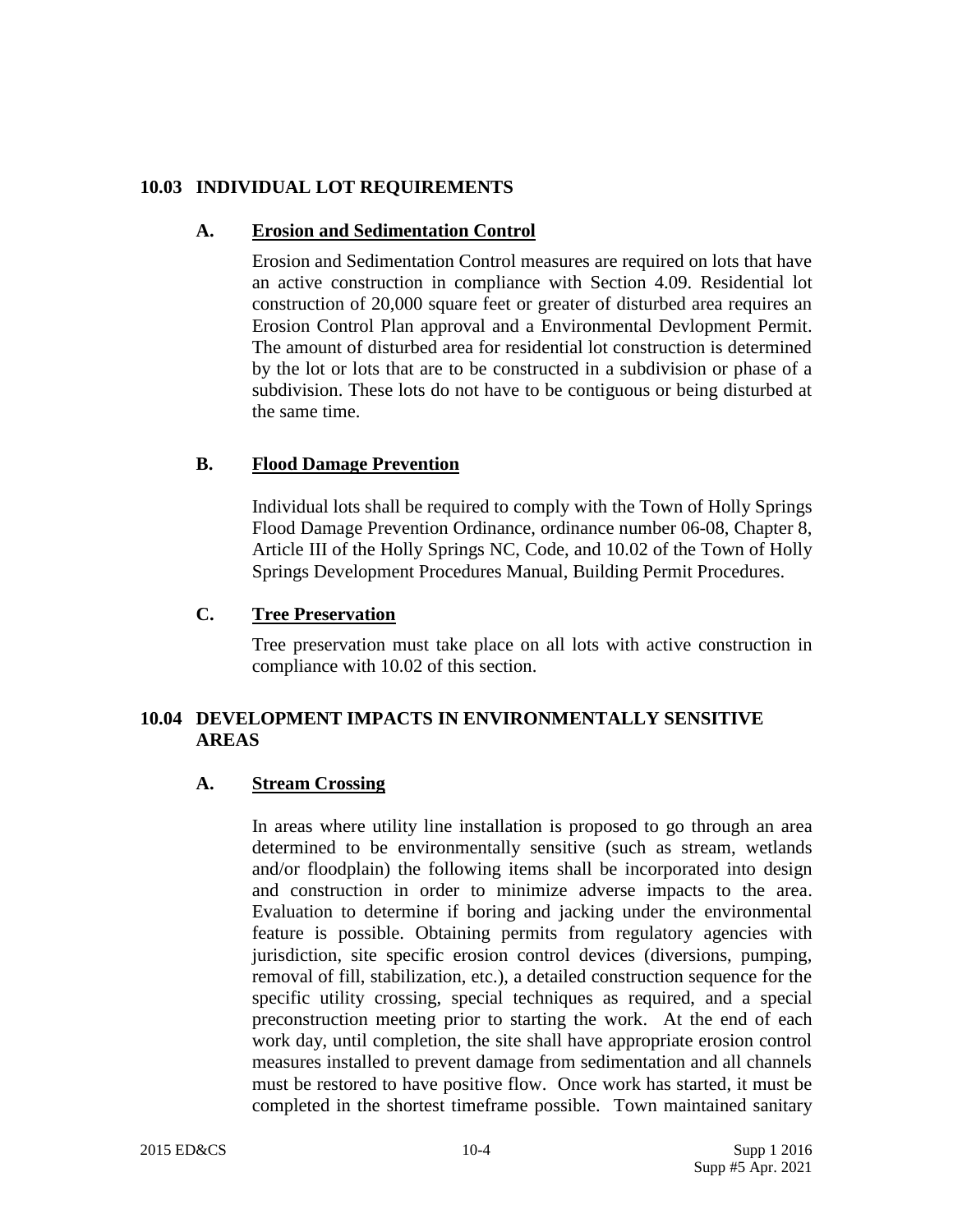sewer outfalls must be considered as permanent stream and wetland impacts and be provided with access to allow long term operation and maintenance of sanitary sewer outfalls or alternate means of access approved by the Executive Director of Utilities and Infrastructure Services.

#### **10.05 TIGER SALAMANDER PRESERVATION AREA**

In 1995, Tiger Salamanders (*Ambystoma tigrinum)* were found upstream of SR 1152 (Holly Springs Road) through environmental surveys associated with a Town project. In an effort to reduce the potential impacts to the tiger salamander population, the Town has compiled the following mitigative strategies which must be followed within the Tiger Salamander Preserve area for ensuring the long-term survival of this salamander population.

### **A. Future Utility Lines and Sewer Connections**

Future utility lines and sewer connections that must traverse the preserve shall be carefully designed to avoid breeding pools, and land disturbance should be minimized. Sewer lines from multiple customers shall be connected to a common collector outside the preserve to minimize lines traversing the preserve. Please refer to map Figure A for the location of the preservation area.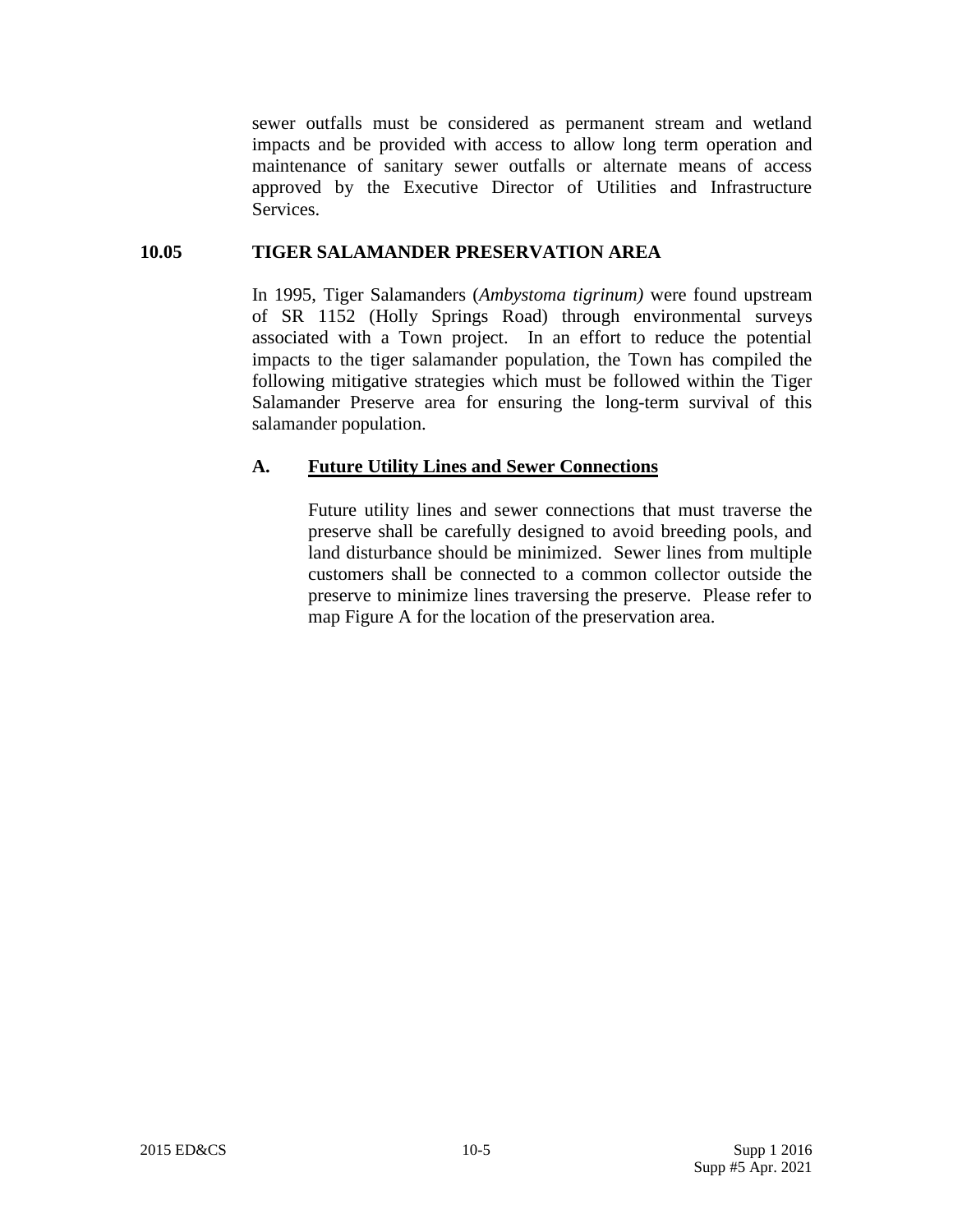

# **B. Monitoring**

Monitoring may be required for projects undertaken in or adjacent to the preserve area. Monitoring will consist of inspecting breeding pools during the winter and early spring for salamander eggs or larvae.

# **C. Conservation Easements**

Permanent conservation easements will be required to preserve the Middle Creek floodplain and adjacent slopes from the sewer line corridor northward to the powerline/gasline right-of-way, and from SR 1152 westward to a north/south line approximately 400 feet west of Pool 15 shown on Figure B. This area encompasses approximately 45 acres.

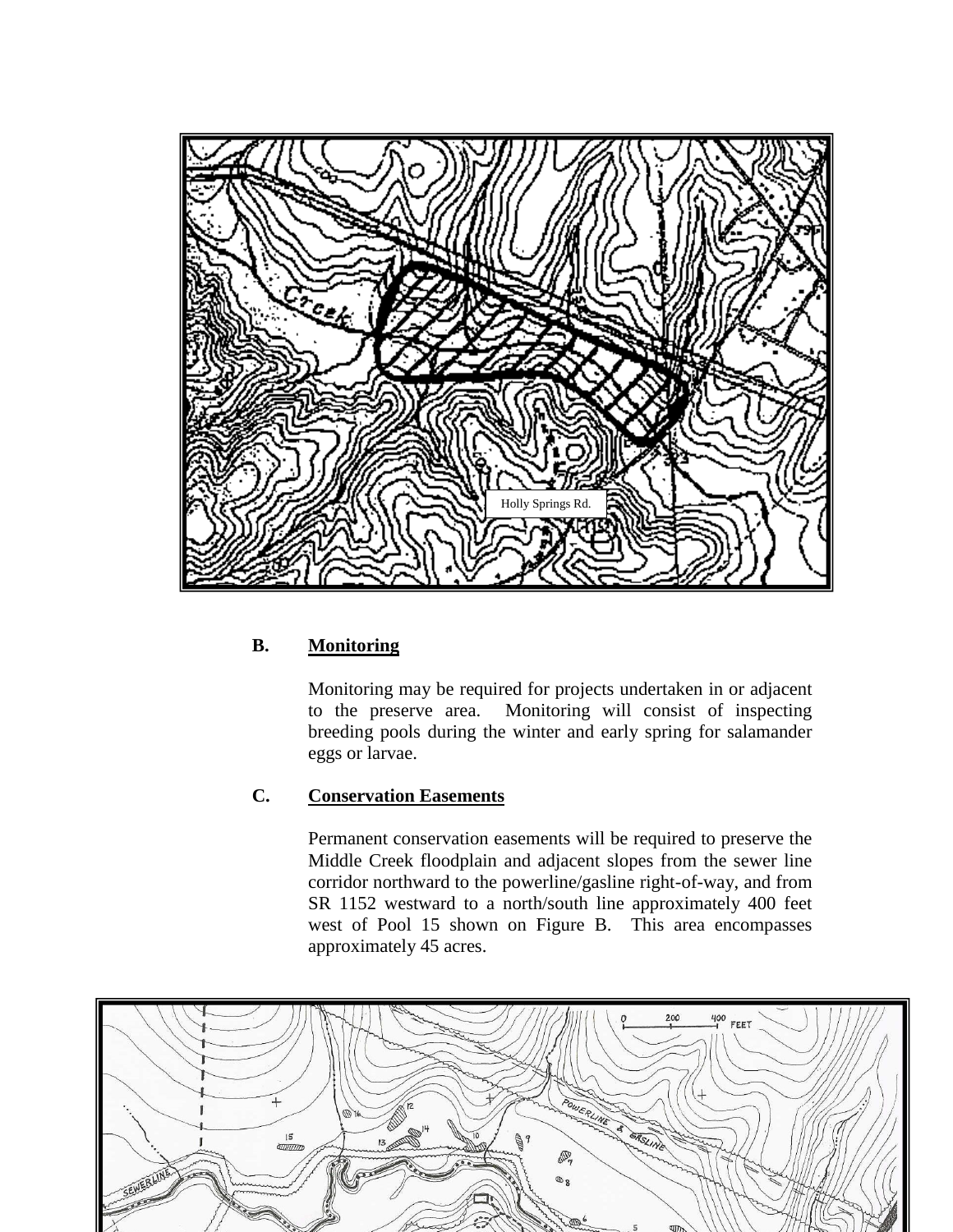#### **10.06 RIPARIAN BUFFERS**

All Land disturbance adjacent to perennial and intermittent streams must comply with both Town and State Riparian buffer regulations as contained in Section 7.06, D., 4., e. Environmental Buffer Areas and Section 15A NCAC 02B.0233 Neuse River Basin: Nutrient Sensitive Waters Management Strategy: Protection and Maintenance of Existing Riparian Buffers. Tree protection strategies outlined in Section 10.02 of these standards must be utilized and the following items listed below may be required in the development process for development adjacent to the riparian areas.

#### **A. Mitigation**

Mitigation may be required by the Town for impact to those riparian buffer zones regulated by the Town, specifically NRB 3, CFB 1 and CFB 2 as described in the Table of Uses contained in Section 7.06D4e of the Unified Development Ordinance, or in conjunction with waivers approved by he Town of Holly Springs Town Council. Mitigation practices shall be in accordance with guidelines established by the North Carolina Department of Environment and Natural Resources, Division of Water Quality.

#### **B. Diffuse Flow Requirements (stormwater BMP's)**

Diffuse flow is required for water entering Zones CFB 2, NRB 2, and NRB 3. All devices shall be in accordance with design